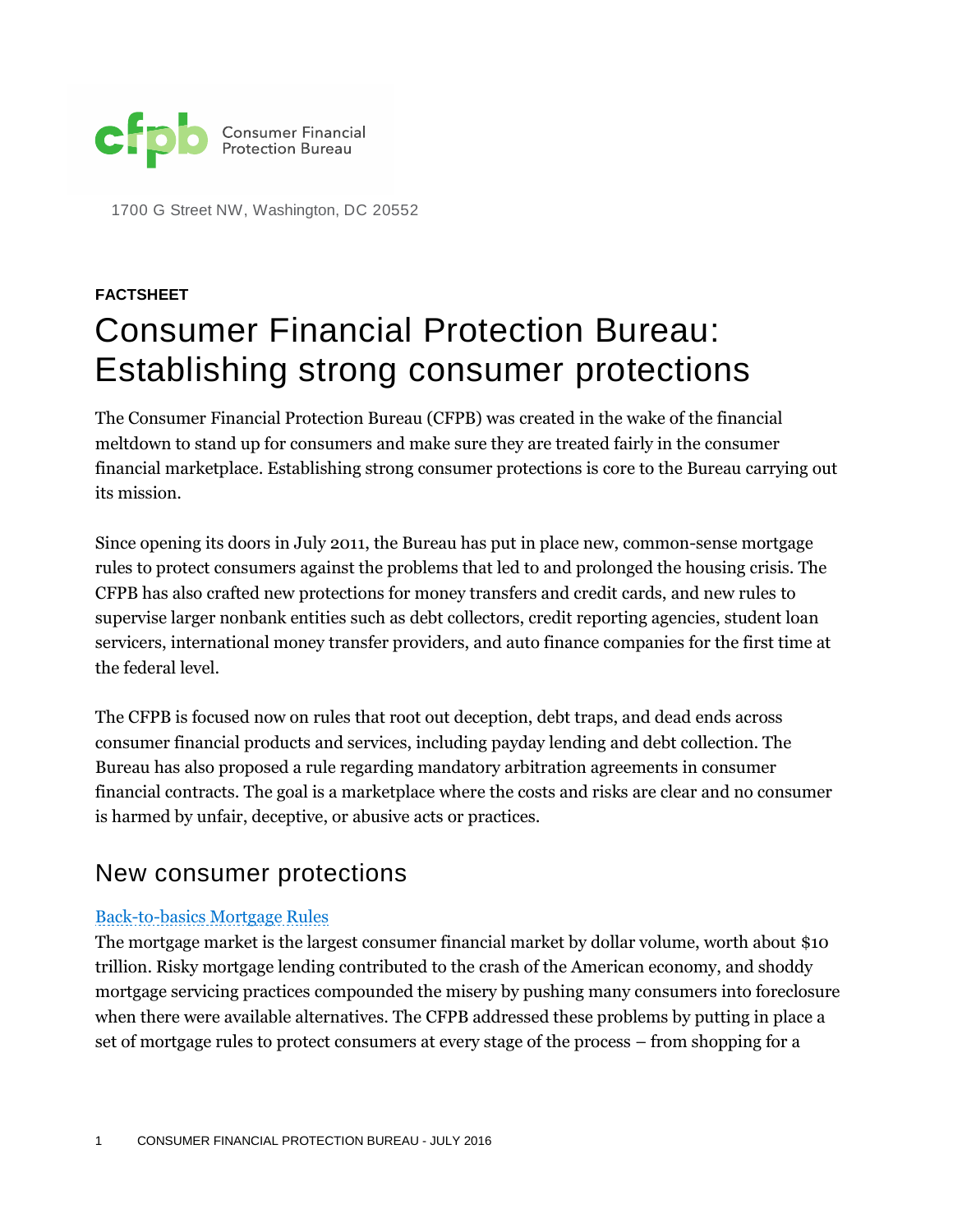loan, to closing on a mortgage, to paying it back. These rules represent a back-to-basics approach to the mortgage market.

- *[Know Before You Owe](http://www.consumerfinance.gov/know-before-you-owe/)* Mortgage Disclosures**:** The Bureau issued rules that require easierto-use mortgage disclosure documents that consumers receive when they are applying for and closing on a mortgage. The new Loan Estimate is a single, plain language disclosure that consumers receive no more than three business days after they apply for a mortgage. Consumers can use this new form to compare the costs and features of different loans. The new Closing Disclosure is provided to consumers at least three business days before closing on a loan so they have time to review their loan terms and costs and avoid surprises at the closing table.
- **[Protections against Mortgage Debt Traps](http://www.consumerfinance.gov/newsroom/consumer-financial-protection-bureau-issues-rule-to-protect-consumers-from-irresponsible-mortgage-lending/): The Bureau's Ability-to-Repay rule protects** consumers from getting trapped in mortgages they cannot afford by requiring lenders to make a good faith, reasonable determination that prospective buyers have the ability to repay their loans. The rule also protects borrowers from risky lending practices such as "no doc" loans and underwriting on the basis of low initial "teaser" rates that may have contributed to some homeowners ending up in delinquency and foreclosure.
- [Protections against Mortgage Servicing Surprises and Runarounds](http://www.consumerfinance.gov/newsroom/consumer-financial-protection-bureau-rules-establish-strong-protections-for-homeowners-facing-foreclosure/)**:** The Bureau's mortgage servicing rules establish strong protections for homeowners by ensuring that borrowers in trouble get a fair process to avoid foreclosure when possible. The rules also protect mortgage borrowers from costly surprises by requiring servicers to provide borrowers with clear and timely information about mortgage payments. The rules require policies for fixing errors, keeping track of documents, and processing payments.
- [Protections against Selling Consumers CostlierMortgages](http://www.consumerfinance.gov/newsroom/consumer-financial-protection-bureau-rules-to-prevent-loan-originators-from-steering-consumers-into-risky-mortgages/): The Bureau's loan originator rules are designed to prevent mortgage loan originators from profiting by selling borrowers more costly and sometimes riskier loans. The rules ban certain incentives that encouraged loan originators to sell more expensive loans to consumers in the run-up to the financial crisis. The Bureau's rule also requires loan originators to meet standards to ensure that consumers are served by ethical and knowledgeable loan originators.
- [Improved Information about Access to Credit in the Mortgage Market:](http://www.consumerfinance.gov/newsroom/cfpb-finalizes-rule-to-improve-information-about-access-to-credit-in-the-mortgage-market/) As part of the Home Mortgage Disclosure Act, many mortgage lenders are required to disclose information about their home mortgage lending activity. The CFPB issued a rule to improve information reported about the residential mortgage market, which will help better understand borrowers' access to credit. Additional mortgage information will help federal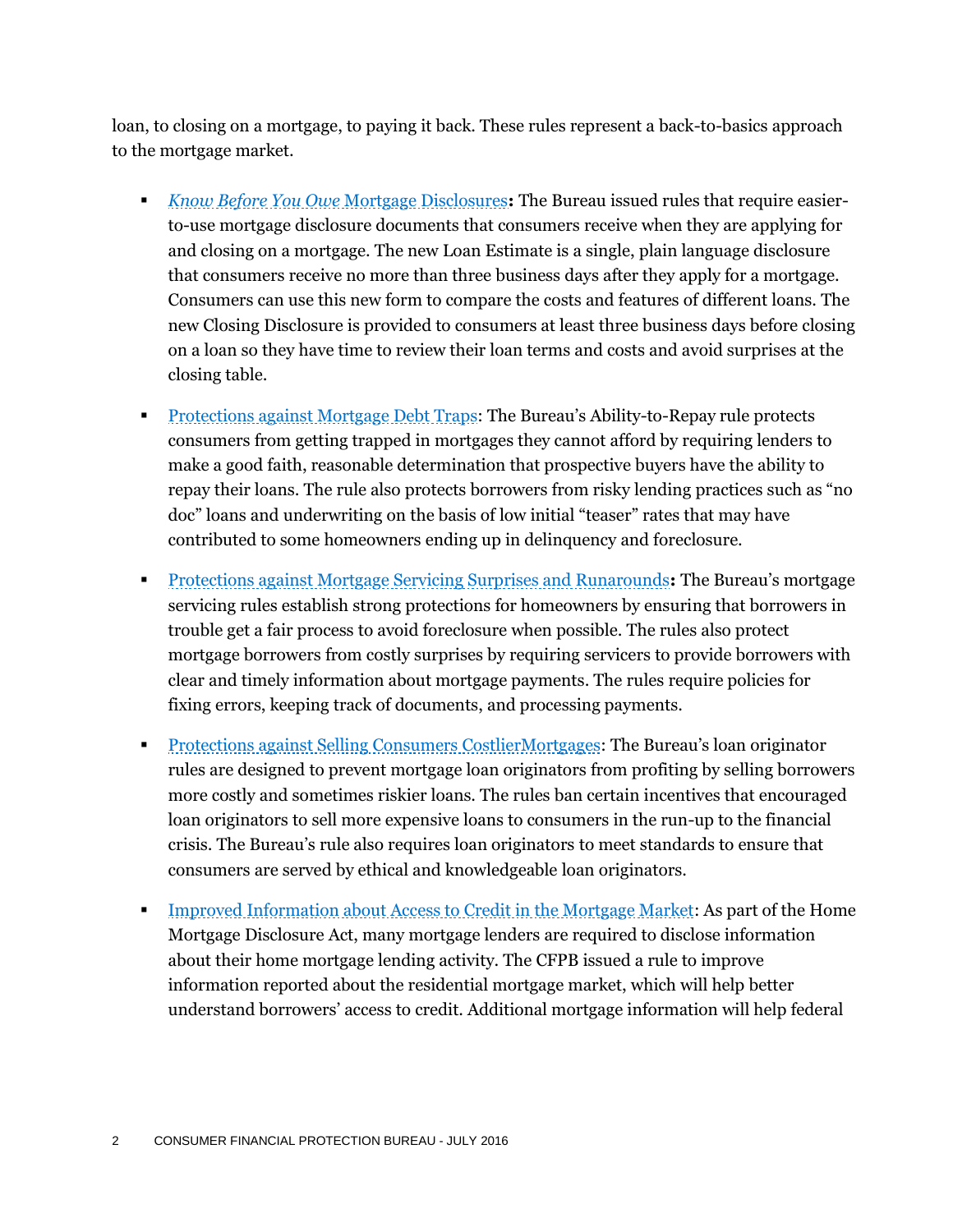and state regulators, lenders, consumer groups, and researchers better monitor the market and help spot troublesome trends.

- [Protections from High-Cost Mortgages](http://www.consumerfinance.gov/newsroom/consumer-financial-protection-bureau-issues-rules-to-strenthen-protections-for-high-cost-mortgages/): The Bureau's rule for high-cost mortgages strengthens consumer protections by banning certain risky features and requiring that consumers receive housing counseling before taking out such loans. For all other loans, the Bureau's rules require that mortgage applicants receive information about homeownership counseling so consumers know where to get help when deciding what loan is best for them.
- [New Timeframe for Escrow Accounts](http://www.consumerfinance.gov/newsroom/consumer-financial-protection-bureau-issues-rules-to-strenthen-protections-for-high-cost-mortgages/)**:** The Bureau's rule for escrow accounts generally extends the amount of time required for escrow accounts for higher-priced mortgage loans from one to five years. An escrow account helps consumers better manage the true cost of owning a home with insurance and tax costs collected with each mortgage payment.
- [Improved Access to Appraisal Reports](http://www.consumerfinance.gov/newsroom/consumer-financial-protection-bureau-adopts-rule-to-improve-consumer-access-to-appraisal-reports/)**:** The Bureau's [rule for appraisals g](http://files.consumerfinance.gov/f/201301_cfpb_final-rule_ecoa-appraisals.pdf)enerally requires that mortgage lenders provide applicants with free copies of all appraisals and other homevalue estimates prior to closing so that consumers know how the property's value was determined. The CFPB also issued a [joint rule w](http://www.consumerfinance.gov/newsroom/agencies-issue-final-rule-on-appraisals-for-higher-priced-mortgage-loans/)ith five other financial regulatory agencies that established new appraisal requirements and consumer disclosures for certain "higherpriced mortgage loans."

#### [Protections for Consumers Sending Money Abroad](http://www.consumerfinance.gov/newsroom/consumer-financial-protection-bureau-adopts-rule-to-protect-consumers-sending-money-internationally/)

Consumers transfer tens of billions of dollars from the United States to family members, friends, and businesses in foreign countries each year. These international money transfers were generally not covered by federal consumer protections prior to the creation of the CFPB. The CFPB's rule, which took effect in October 2013, generally requires remittance providers to disclose the exchange rate and fees associated with a transfer so that consumers know how much money will be received on the other end. The rule also requires generally transfer providers to allow consumers to cancel a transfer – usually within 30 minutes – and holds them accountable for fixing certain errors.

#### [Credit Card Access for Stay-at-Home Spouses and Partners](http://www.consumerfinance.gov/newsroom/the-cfpb-amends-card-act-rule-to-make-it-easier-for-stay-at-home-spouses-and-partners-to-get-credit-cards/)

In October 2013, the CFPB's rule went into effect making it easier for spouses and partners who don't work outside of the home to qualify for credit cards. The rule allows those who are 21 or older to rely on accessible income of their spouse or partner for credit card applications or credit limit increases. Previously card issuers could generally only consider an individual applicant's independent income or assets. Census data indicates that over 16 million married people do not work outside the home. That equates to approximately one out of every three married couples who now may have easier access to credit cards as a result of the Bureau's rule.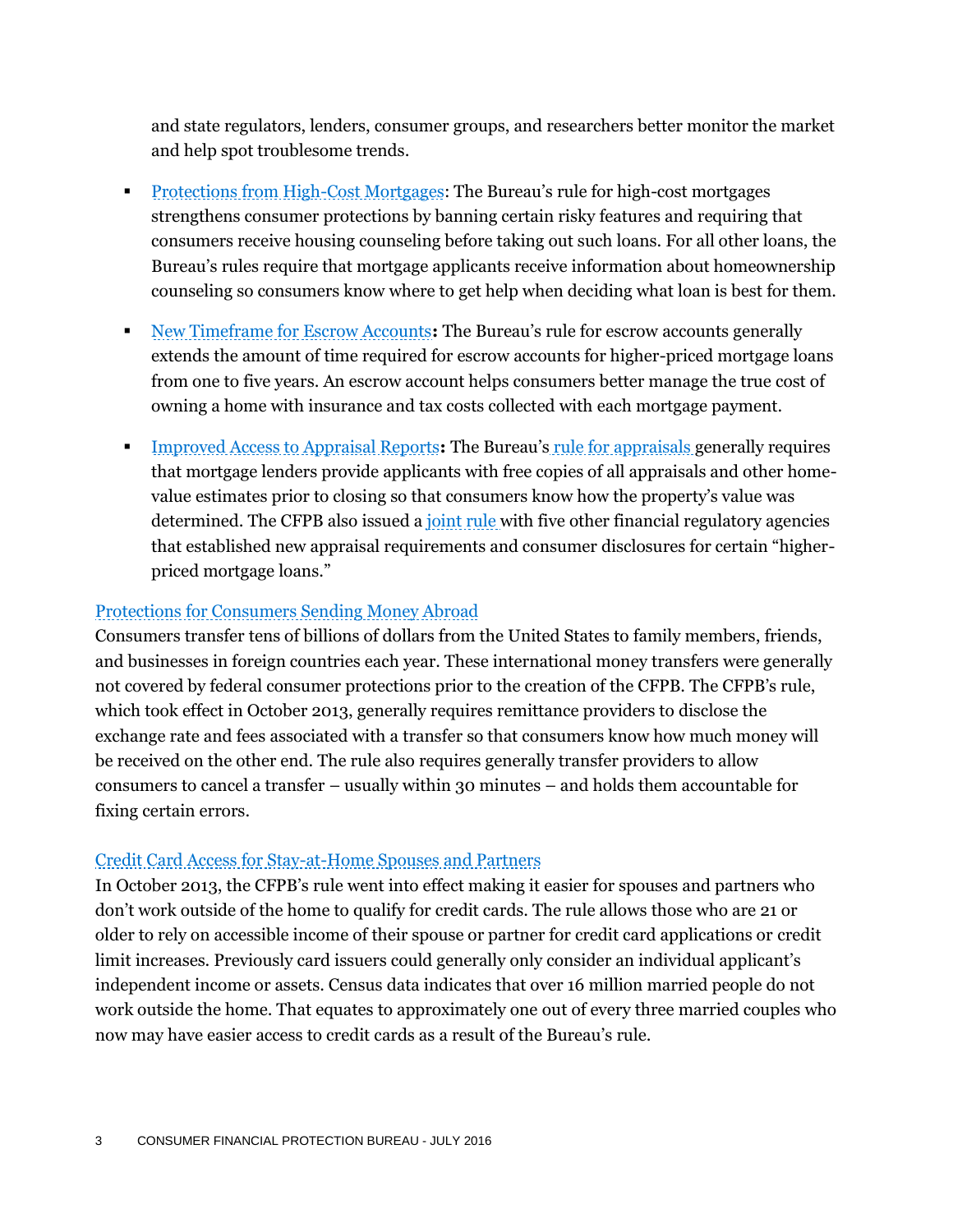## [First-Ever Federal Nonbank Supervision](http://www.consumerfinance.gov/newsroom/consumer-financial-protection-bureau-launches-nonbank-supervision-program/)

The CFPB supervises certain businesses that offer financial products and services – meaning the Bureau can examine these companies for legal violations and monitor for risks to consumers. The Bureau supervises depository institutions and credit unions with total assets of more than \$10 billion, and their affiliates. The Bureau also has authority to supervise all nonbanks in certain markets, regardless of size, including mortgage companies, payday lenders, and private student loan companies. Additionally, the CFPB can supervise the larger participants of other nonbank markets that the Bureau defines by rule.

- [Debt Collectors](http://www.consumerfinance.gov/newsroom/consumer-financial-protection-bureau-to-oversee-debt-collectors/): In January 2013, the CFPB became the first federal agency to supervise nonbank debt collectors. This authority extends to about 175 debt collectors, which account for over 60 percent of the industry's annual receipts. The CFPB also supervises large banks and certain nonbank lenders as they collect their own debts.
- [Consumer Reporting Companies](http://www.consumerfinance.gov/newsroom/consumer-financial-protection-bureau-to-superivse-credit-reporting/)**:** In September 2012, the CFPB became the first federal agency to supervise consumer reporting companies. This authority extends to about 30 consumer reporting agencies, which account for over 90 percent of the consumer reporting market. The CFPB also supervises large banks and certain nonbank institutions that supply information to credit reporting agencies.
- [Nonbank Student Loan Servicers](http://www.consumerfinance.gov/newsroom/cfpb-to-oversee-nonbank-student-loan-servicers/)**:** In March 2014, the CFPB became the first federal agency to supervise certain nonbank student loan servicers. This authority has brought new oversight to the nation's second largest consumer debt market – student loans – which have seen a rise in borrower delinquency in recent years. More than 40 million Americans with student debt depend on student loan servicers to serve as their primary point of contact about their loans. The Bureau also supervises student loan servicing at large banks.
- **[International Money Transfer Providers](http://www.consumerfinance.gov/newsroom/cfpb-finalizes-rule-to-oversee-larger-nonbank-international-money-transfer-providers/):** In December 2014, the Bureau became the first federal agency with the authority to supervise certain nonbank international money transfer providers. This authority brings new oversight to larger nonbank international money transfer providers and will help the Bureau to ensure that providers are adhering to the CFPB's protections for consumers sending money abroad.
- [Nonbank Auto Lenders](http://www.consumerfinance.gov/newsroom/cfpb-to-oversee-nonbank-auto-finance-companies/)**:** In June 2015, the CFPB became the first federal agency to supervise larger nonbank auto lenders to provide more complete oversight over the auto lending and leasing marketplace.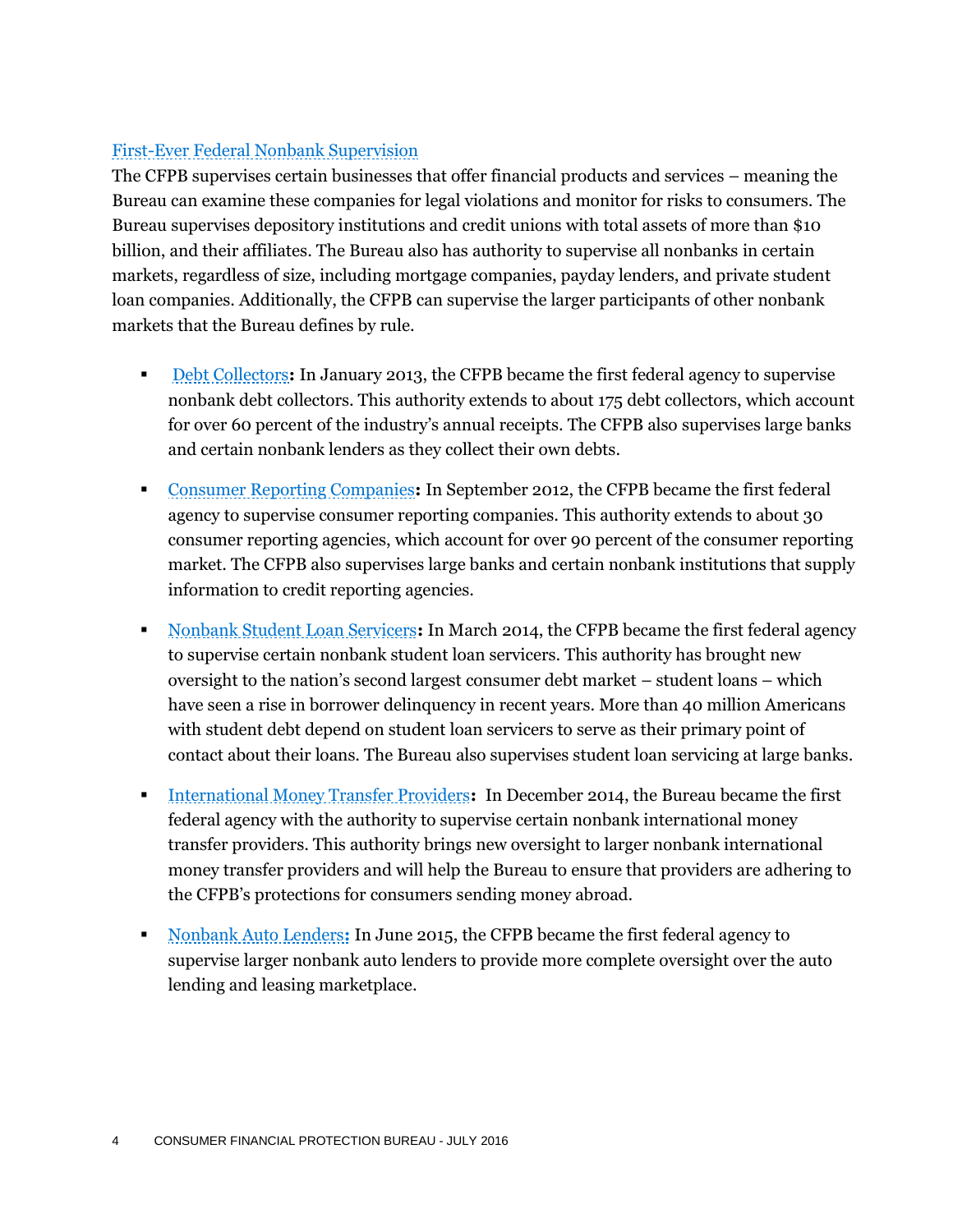# On the horizon

### [Proposed Rules to Ban Arbitration Clauses that Block Group Lawsuits](http://www.consumerfinance.gov/newsroom/cfpb-considers-proposal-to-ban-arbitration-clauses-that-allow-companies-to-avoid-accountability-to-their-customers/)

Many consumer financial products like credit cards and bank accounts have mandatory arbitration clauses that generally prevent groups of consumers from joining together to sue their bank or financial company for wrongdoing. These widely used clauses leave consumers who believe their rights have been violated with no choice but to seek relief on their own – usually over small amounts. With this clause, companies can sidestep the legal system, avoid accountability, and continue to pursue profitable practices that may violate the law and harm numerous consumers. In May 2016, the CFPB proposed a rule that would prohibit mandatory arbitration clauses that deny groups of consumers their day in court. The proposal would also require that companies that choose to use arbitration clauses for individual disputes submit to the CFPB the arbitration claims filed and awards issued. The Bureau is receiving public comments on the proposed rule.

## [Proposed Rules to End Payday Loan Debt Traps](http://www.consumerfinance.gov/about-us/newsroom/consumer-financial-protection-bureau-proposes-rule-end-payday-debt-traps/)

Millions of American households borrow money with payday loans, vehicle title loans, and certain other forms of installment credit involving access to the consumers' bank or prepaid accounts. The Bureau has serious concerns that risky lender practices in these markets are pushing borrowers into debt traps. Chief among these concerns is that consumers are too often being set up to fail with loan payments that they are unable to afford. In June 2016, the CFPB proposed rules aimed at ending payday debt traps by requiring lenders to take steps to make sure consumers can repay their loans. The proposal would also restrict lenders from attempting to collect payment from consumers' accounts in ways that tend to rack up excessive fees. The Bureau is receiving public comments on the proposed rules.

#### [Proposed Rules to Bring Strong Federal Protections to Prepaid Products](http://www.consumerfinance.gov/newsroom/cfpb-proposes-strong-federal-protections-for-prepaid-products/)

Prepaid products are consumer accounts typically loaded with funds by a consumer or by a third party, such as an employer. Consumers can use these products to make payments, store funds, get cash at ATMs, receive direct deposits, and send funds to other consumers. In November 2014, the CFPB proposed strong, new federal consumer protections for the prepaid market. The Bureau's proposal would require prepaid companies to limit consumers' losses when funds are stolen or cards are lost, investigate and resolve errors, provide easy and free access to account information, and adhere to credit card protections if a credit product is offered in connection with a prepaid account. The Bureau also proposed new *Know Before You Owe* prepaid disclosures that would provide consumers with clear information about the costs and risks of prepaid products upfront. The Bureau expects to finalize these rules in 2016.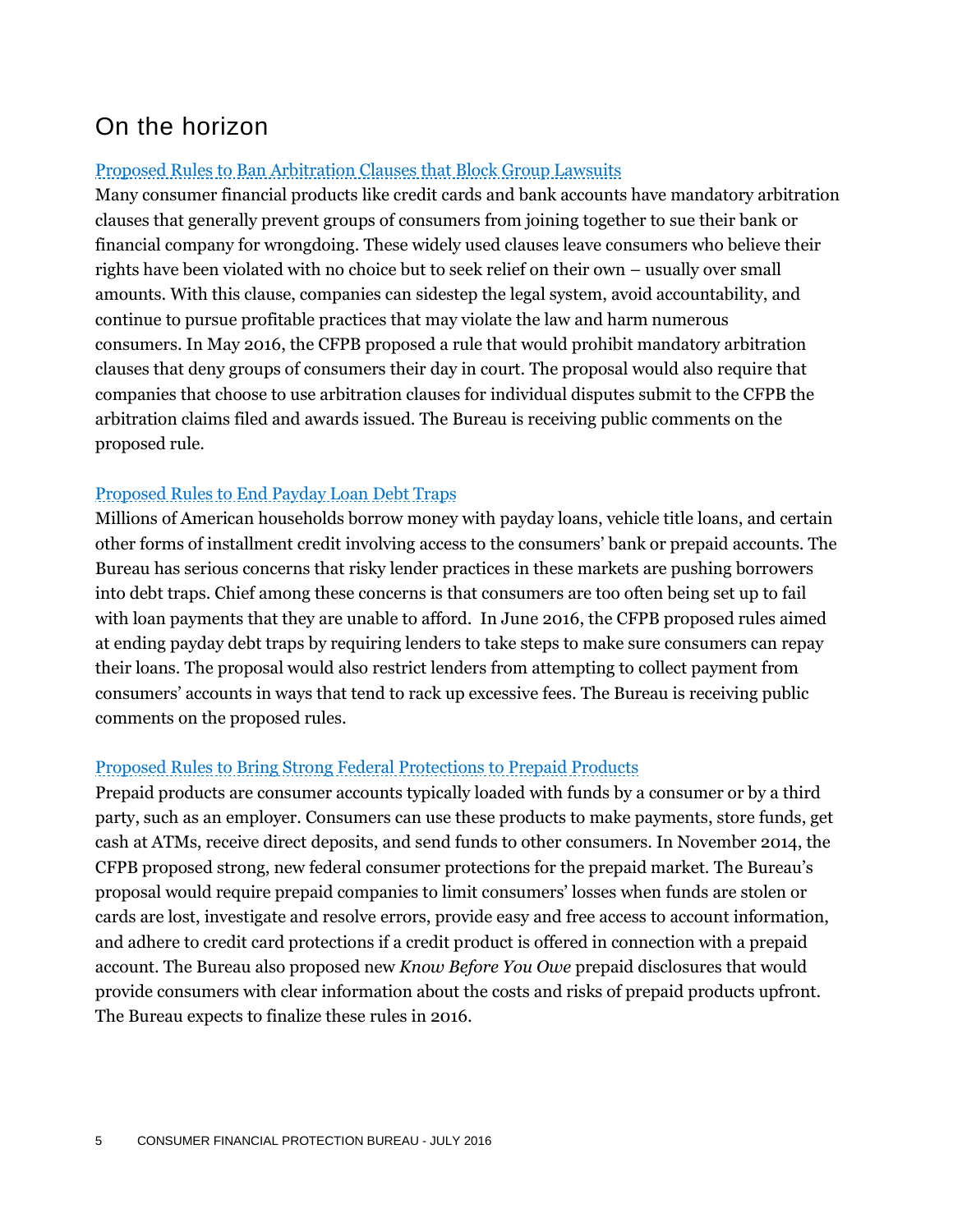#### [Developing Proposed Rules to Protect Consumers in the Debt Collection Market](http://www.consumerfinance.gov/newsroom/cfpb-considers-debt-collection-rules/)

More than one-in-four adults in the U.S. has a debt in collection. This market is also one of the single biggest sources of complaints to the federal government about consumer financial products or services. In November 2013, the CFPB took the first step toward considering consumer protections for the debt collection market. The Bureau is now in the process of developing proposed rules to increase consumer protections in this marketplace. Issues under consideration include the accuracy of information used by debt collectors, how to ensure consumers know their rights, and the communication tactics collectors use.

#### [Weighing New Consumer Protections for Checking Account Overdraft Practices](http://www.consumerfinance.gov/about-us/blog/spring-2016-rulemaking-agenda/)

An overdraft occurs when a consumer spends or withdraws more money than is available in his or her checking account and the financial institution advances funds on the consumer's behalf. Banks and credit unions generally charge an overdraft fee for each transaction that they choose to cover. For one-time debit card purchases and ATM withdrawals, federal regulations prohibit a financial institution from charging an overdraft fee unless the consumer has agreed – opted in – to such fees. The CFPB launched [a public inquiry in 2012 o](http://www.consumerfinance.gov/newsroom/consumer-financial-protection-bureau-launches-inquiry-into-overdraft-practices/)n how checking account overdraft practices impact consumers, focusing on areas such as overdraft frequency, fees, and transparency to consumers. In 2013, the CFPB issued [a report](http://www.consumerfinance.gov/newsroom/cfpb-report-raises-concerns-about-impact-of-overdraft-practices-on-consumers/) that found that overdraft is a costly service. It also raised concerns that bank policies, procedures and practices governing overdraft are complex could be potentially challenging for consumers. Building on this work, in 2014 the CFPB issue[d a](http://www.consumerfinance.gov/newsroom/cfpb-finds-small-debit-purchases-lead-to-expensive-overdraft-charges/)  [report](http://www.consumerfinance.gov/newsroom/cfpb-finds-small-debit-purchases-lead-to-expensive-overdraft-charges/) finding that a small number of consumers are paying large amounts for overdraft, often for advances of small amounts of money for short periods of time. The Bureau is continuing to engage in additional research and has begun consumer testing initiatives relating to the noted opt-in process.

# Resources on CFPB rules

#### [eRegulations](http://www.consumerfinance.gov/eregulations/about)

The Bureau's eRegulations tool makes regulations easier to read and navigate. The tool currently includes most of the Bureau's major regulations: Regulation C, which implements the Home Mortgage Disclosure Act (HMDA) and includes recent changes to the HMDA rule, Regulation E, which implements the Electronic Fund Transfer Act and includes the Bureau's new remittances rule, Regulation X, which implements the Real Estate Settlement Procedures Act, Regulation Z, which implements the Truth in Lending Act,which includes the Bureau's Back-to-Basics Mortgage Rules, as well as many other consumer protection requirements.